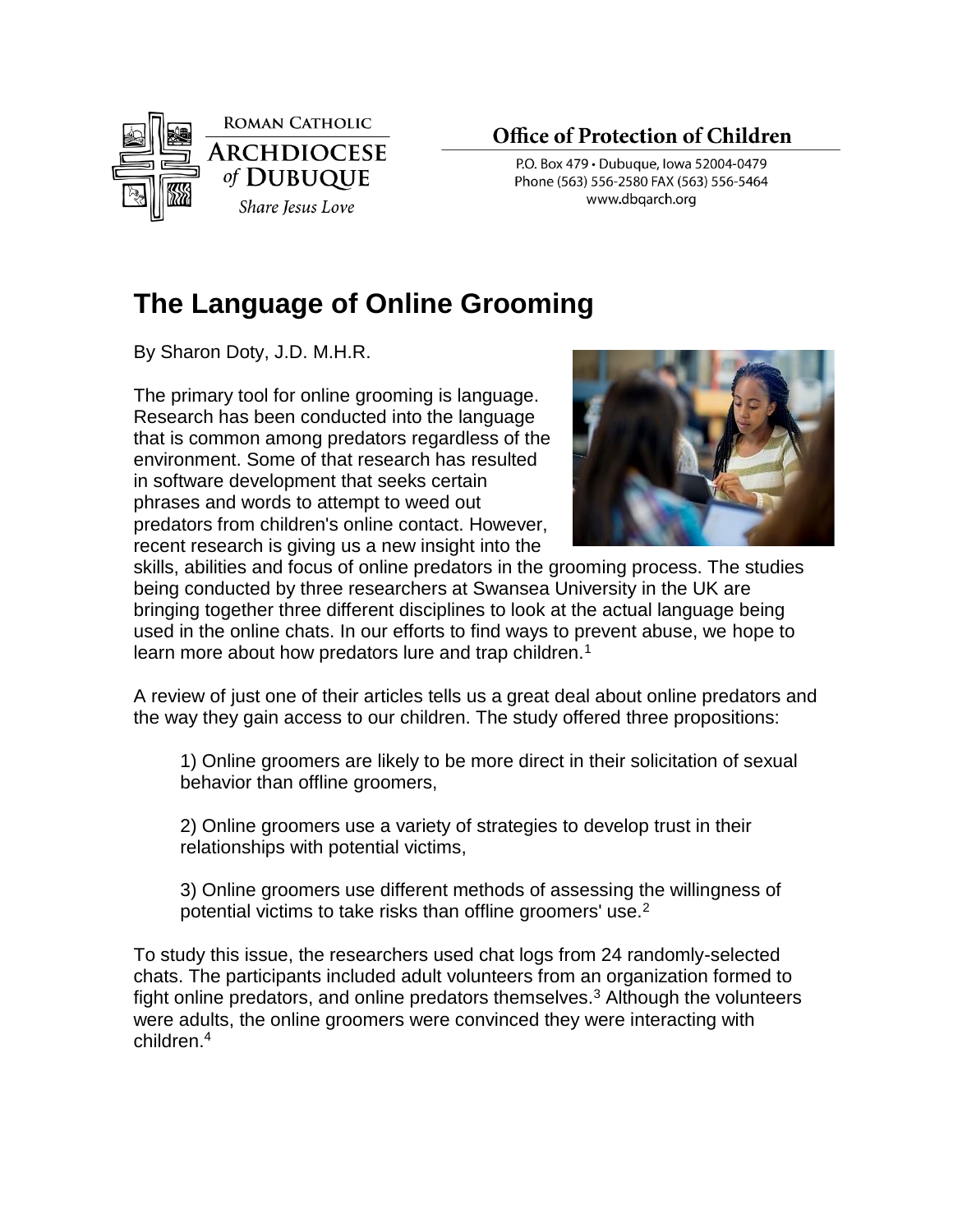There are many valuable findings in the research. However, for the purposes of this article, we will focus on the unique aspects of the way predators develop trust online using only language.

Deceptive trust development is a phrase used to describe a process whereby groomers disguise their primary intention to engage a child in sexual behavior by appearing to be cultivating a personal, friendly relationship with the child.<sup>5</sup> The researchers found that there are unique aspects of online grooming that are important to note. First, there is a much greater use of explicit sexual language earlier in the online conversation versus an in-person conversation. This is, in part, to desensitize the potential victim, but also serves as sexual gratification for the predator during the grooming process in a way that offline predators do not experience.<sup>6</sup>

Second, there is a great deal more of complimenting potential victims and reinforcing their self-image as a way of strengthening the sociability of the interactions. Compliments were used to build trust, desensitize the children, and mentally or emotionally isolate them from others.<sup>7</sup>

Third, throughout the conversation there is an emphasis on gauging the potential victim's seeming compliance. $8$  This means that throughout the interaction, groomers are saying things to learn about the level of trust they are achieving rather than waiting, as offline groomers do, to establish a level of trust before stepping over the line.<sup>9</sup> One particular way that was often employed was language that seemed to leave decision making to the child. A predator might say, for example, "just an idea, it's up to you" or let's "meet somewhere public where it's safe."<sup>10</sup> All these techniques are designed to ensure that victims do not tell anyone about the relationship with the groomer/predator. In the offline situation, the potential predator is working in a more linear fashion—waiting to make sure there is trust and secrecy before moving forward and relying on visual cues as well as language. Online the strategies are more complex and difficult to distinguish one from another, but taken together they move the process forward with greater velocity and all the while the predator is experiencing sexual gratification as the grooming continues.

There is a great deal more for us to learn from this research. It is important to remember that monitoring the online communication of children via chats, apps, gaming websites, etc., is very important. Research has demonstrated that although young people know what to do and not to do online, they pay little attention to the risks.<sup>11</sup> Learning all we can about how predators groom children through online contact is key to keeping them safe at all times. Language is an online groomer's valuable tool for grooming online. The more we know the more we can put a stop to them.